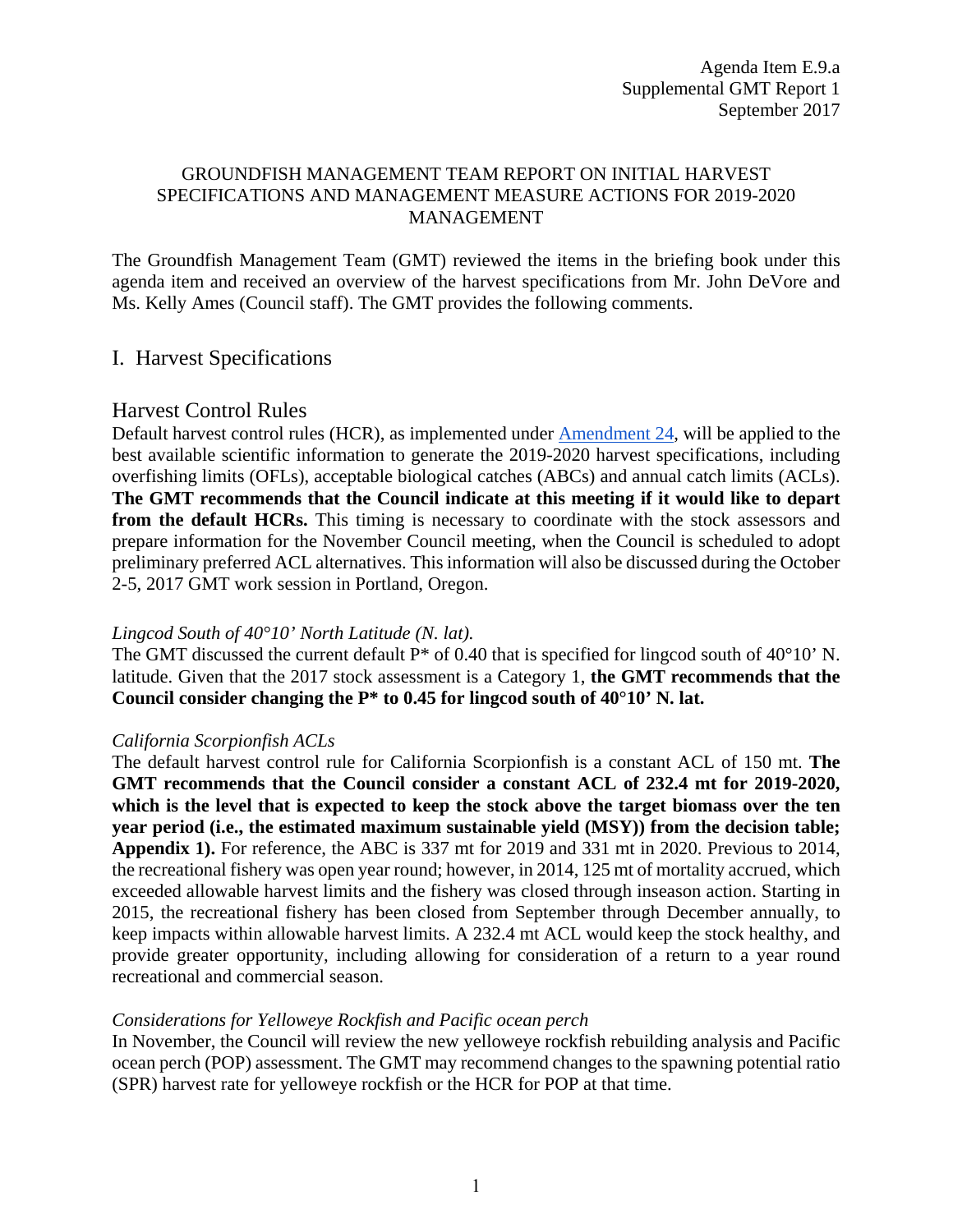# II. Management Measures

# Annual Catch Targets

While the Council could select an ACL lower than the ABC, to account for management uncertainty, another approach could be the use of an annual catch target (ACT). ACTs are soft targets, not hard caps, and are useful when there is uncertainty in projections of fishery impacts or delays in monitoring inseason catches. During initial discussions on the 2019-2020 biennial harvest specifications, **the GMT recommends continuing to use an ACT for cowcod rockfish.** 

## Preliminary Range of New Management Measures

Under this agenda item, Council action will adopt a preliminary range of new management measures, where impacts have not previously been analyzed and/or implemented in regulation. Adopting the measures at this meeting, allows the GMT to discuss the preliminary list of management measures at our October GMT work session, allowing for more detailed feedback in November.

Table 1 describes the new management measures that have been identified by the Council, GMT, or Groundfish Advisory Subpanel (GAP) as well as routine management measures that may be analyzed. Routine measures are ones that have previously been analyzed and/or put into regulation. While these measures have been previously analyzed, we must ensure that the existing impact analysis is representative of those expected in 2019-2020. These routine measures include recreational season structures, depth limits, and bag limits, commercial trip limits, minor adjustments to rockfish conservation areas, etc.

**The GMT recommends the Council provide guidance on priorities, and narrow the number of items in Table 1 for consideration.** This would allow us to be more efficient in our examination of management measures at our October work session, which will facilitate the detailed analysis over winter for those measures that are forwarded. Adding new management measures increases the likelihood of a delayed implementation due to the analytical complexity. Items 1-11 in Table 1 in particular affect all sectors and are likely to have a higher associated workload. **The GMT recommends the Council weigh the analytical complexity of any new management measures that are added to the current list, and consider whether they might be better suited for inclusion in another rulemaking package, such as omnibus.** 

In addition, the GMT offers the following comments on the items below to help facilitate Council discussion:

*Item 4: Developing and Accessing ACL Buffers.* In the 2017-2018 biennium, the Council adopted a new category of off-the-top deductions, or "buffers", for unforeseen catch events for darkblotched rockfish, canary rockfish, and POP. It is the GMT's belief that the Council created the buffers to provide relief in cases where sectors needed an additional allocation inseason due to unexpected circumstances (e.g. lightning strike, high bycatch events, etc). However, the GMT believes the "unforeseen catch event" criteria should be re-evaluated this biennium. At our October GMT meeting, the GMT plans on exploring how buffers could be developed, as well as processes for allowing access to the buffers inseason. The GMT considered the species for which a buffer might be needed and at this time only **recommends consideration for a yelloweye rockfish buffer.**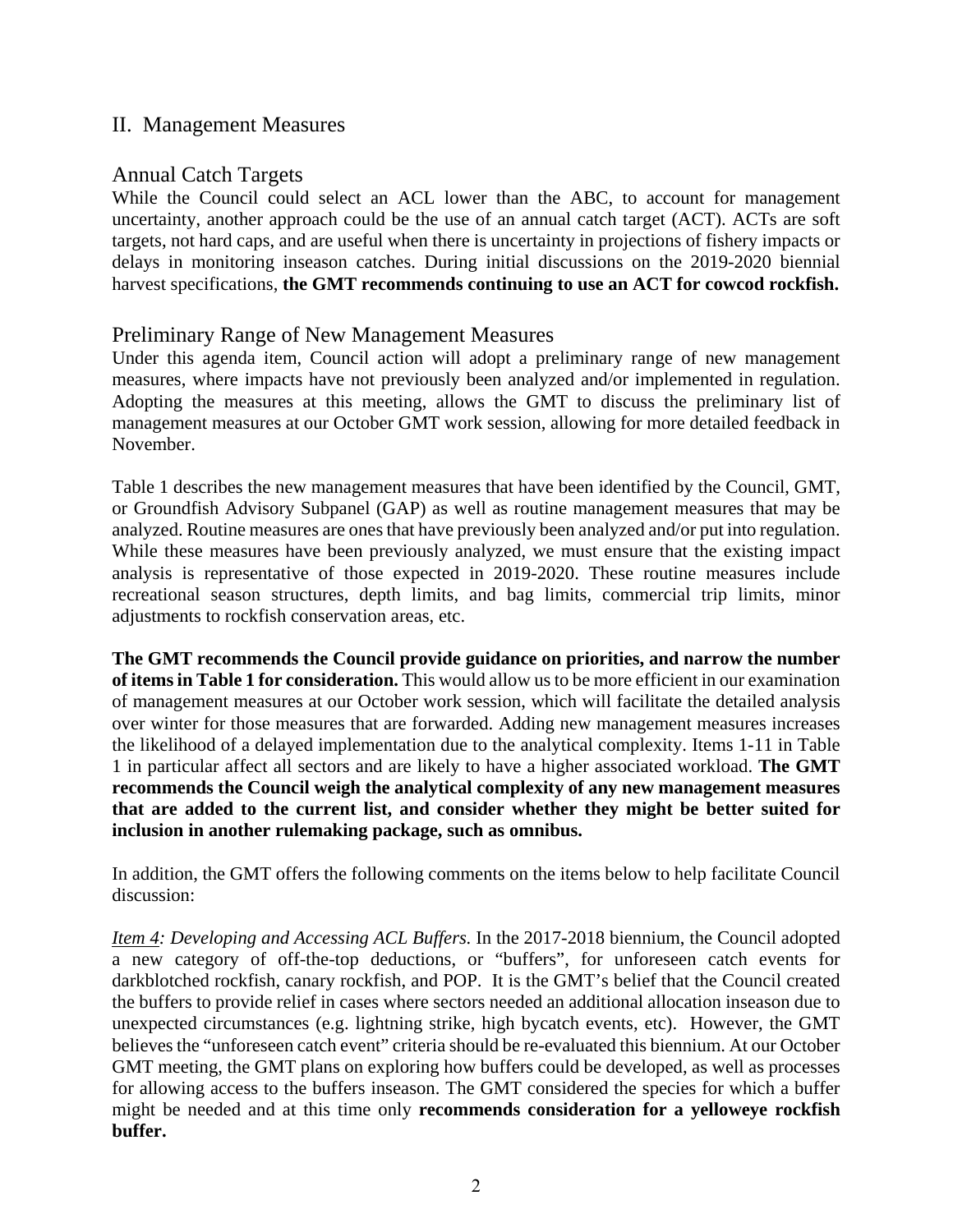*Item 10: ESA Salmon Mitigation Measures.* In their motion describing the proposed action for the ESA salmon consultation, the Council indicated it would develop mitigation measures (e.g., sector-specific catch limits, bycatch thresholds, harvest guidelines, time and area closures, and gear restrictions) after considering the results of the biological opinion. The workload associated with this action is dependent on the completion of the consultation, the outcome of the incidental take statement, and the resulting terms and conditions. The GMT also suggests that some mitigation measures could be developed for inclusion in the trawl gear rulemaking. Under this scenario, measures would be developed, brought forward for Council consideration, and implemented through the trawl gear rulemaking package, which is currently scheduled for implementation in 2019.

*Item 15: Removing the Groundfish Fishery Management Plan (FMP) formula for darkblotched rockfish and POP*. When Amendment 21-3 is implemented in 2018, both species should be managed via set-asides from the trawl allocation. The GMT notes that in general, set aside amounts are established each biennium based on best available information, however, the formulas established under Amendment 21 exist in the FMP and will be used to establish the darkblotched rockfish and POP set-asides in 2019-2020. The Situation Summary notes the Council may want to consider removing the FMP formulas as both species are (potentially) rebuilt and may have much larger ACLs than previous biennial cycles. Depending on the ACL levels proposed by the Council, using the current FMP formula could leave a large amount of either species unharvested in the atsea sector. If the formula was modified, the shorebased Individual Fishing Quota (IFQ) allocation would be increased. However, the shorebased IFQ fishery may not be able to take the entire allocation due to other restrictions.

*Public Comment*: The GMT reviewed Agenda Item E.9.a, Public Comment, September 2017, and believes that the California Commercial Vertical Gear request may be premature at this time. **We recommend that the Platt-Emily Exempted Fishing Permit (EFP) be completed and analyzed prior to consideration of implementing the use of this gear type into regulation.** 

III. GMT Recommendations

- **1. The Council indicate at this meeting if it would like to depart from the default HCRs.**
- **2. The Council consider changing the P\* to 0.45 for lingcod south.**
- **3. For California Scorpionfish, consider a constant catch ACL of 232.4 mt for 2019- 2020, which is the level that is expected to keep the stock above the target biomass over the ten year period (i.e., the estimated MSY from the decision table; Appendix 1).**
- **4. Continuing to use an ACT for cowcod rockfish.**
- **5. The Council provide guidance on priorities and narrow the number of items 1-11 in Table 1.**
- **6. The Council weigh the analytical complexity of any new management measures that are added to the current list, and consider whether they might be better suited for inclusion in another rulemaking package.**
- **7. The GMT recommends the Council consider creating a buffer for yelloweye rockfish.**
- **8. We recommend that the Platt-Emily Exempted Fishing Permit (EFP) be completed and analyzed prior to consideration of implementing the use of the gear type described in Agenda Item E.9.a, Public Comment into regulation.**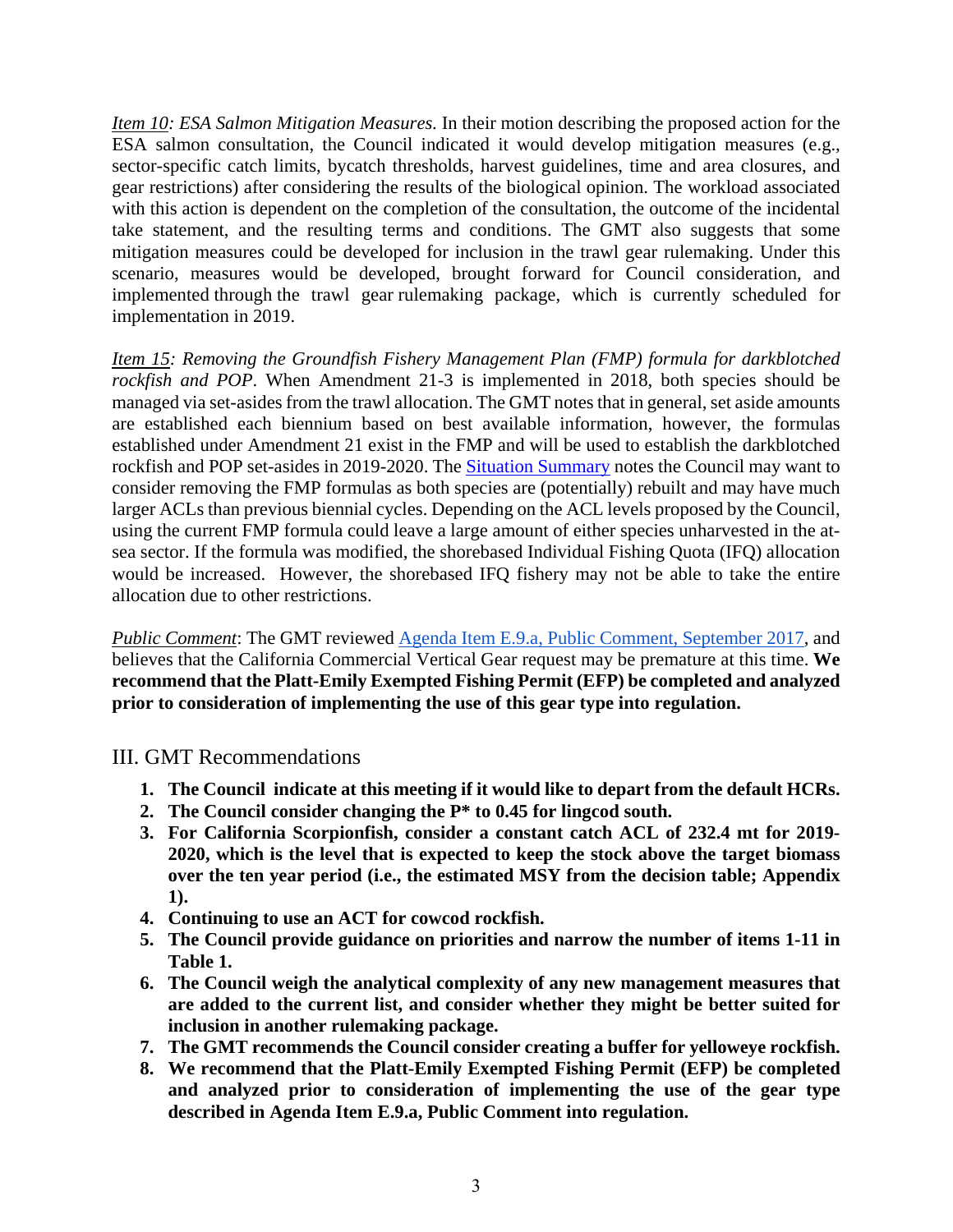**Table 1. List of potential management measures for 2019-2020 biennial harvest specifications and management measures, sectors involved, and a brief description.** *Numbers do not imply any rank or priority by the GMT.*

| Item#<br>$($ not<br>ranked) | <b>Management Measure</b>                                                                                                                                                                                                                                                     | Sector(s)<br>affected | <b>Description</b>                                                                                                                                                 |  |  |  |
|-----------------------------|-------------------------------------------------------------------------------------------------------------------------------------------------------------------------------------------------------------------------------------------------------------------------------|-----------------------|--------------------------------------------------------------------------------------------------------------------------------------------------------------------|--|--|--|
|                             | <b>All Sectors</b>                                                                                                                                                                                                                                                            |                       |                                                                                                                                                                    |  |  |  |
| $\mathbf{1}$                | Mid-biennial ACL adjustments ("green<br>light")                                                                                                                                                                                                                               | All                   | Increase the harvest specifications based on stock assessment results<br>$(c.g., in 2019)$ and adjust management measures; Final action scheduled<br>November 2017 |  |  |  |
| $\overline{2}$              | Allows yield from one year to be carried over to the next within a<br>Carryover (September 2017, Agenda<br>All<br>biennium; Options to increase shorebased IFQ carryover from 10<br>Item E.5 and Agenda Item E.7)<br>percent up to 100 percent or carryover at-sea set asides |                       |                                                                                                                                                                    |  |  |  |
| 3                           | Multi-Year Catch Policy (September<br>2017, Agenda Item E.5)                                                                                                                                                                                                                  | All                   | Allows overfishing determination and accountability<br>measure<br>adjustments based on historical mortality                                                        |  |  |  |
| $\overline{4}$              | Establishing and accessing ACL buffers                                                                                                                                                                                                                                        | All                   | Establish more specific criteria for releasing ACL buffers, move away<br>from release based on "unforeseen catch events"                                           |  |  |  |
| 5                           | Modification or removal of lingcod size<br>limit (June 2017, Agenda Item F.3)                                                                                                                                                                                                 | All                   | Routine: analyzed for 2013-2014 biennial process                                                                                                                   |  |  |  |
| 6                           | USFWS ESA mitigation<br>measures<br>(April 2017; Agenda Item F.5)                                                                                                                                                                                                             | All                   | Council should receive a briefing on the terms and conditions in<br>November, decide which to include in 19-20                                                     |  |  |  |
| $\overline{7}$              | Increase access to the yelloweye ACL<br>for all sectors                                                                                                                                                                                                                       | All                   | <b>WDFW Report</b>                                                                                                                                                 |  |  |  |
| 8                           | Blue/Deacon/Black Rockfish Complex<br>in Oregon                                                                                                                                                                                                                               | All                   | <b>ODFW Report</b>                                                                                                                                                 |  |  |  |
| 9                           | Modifying Trawl/Non-Trawl Allocation<br>for Cowcod                                                                                                                                                                                                                            | All                   | <b>CDFW Report</b>                                                                                                                                                 |  |  |  |
| 10                          | Non-salmonid ESA mitigation measures                                                                                                                                                                                                                                          | All                   | Eulachon, green sturgeon, whales (?)                                                                                                                               |  |  |  |
| 11                          | Modify the outer boundary of the<br>western Cowcod Conservation Area                                                                                                                                                                                                          | All                   | <b>CDFW Report</b>                                                                                                                                                 |  |  |  |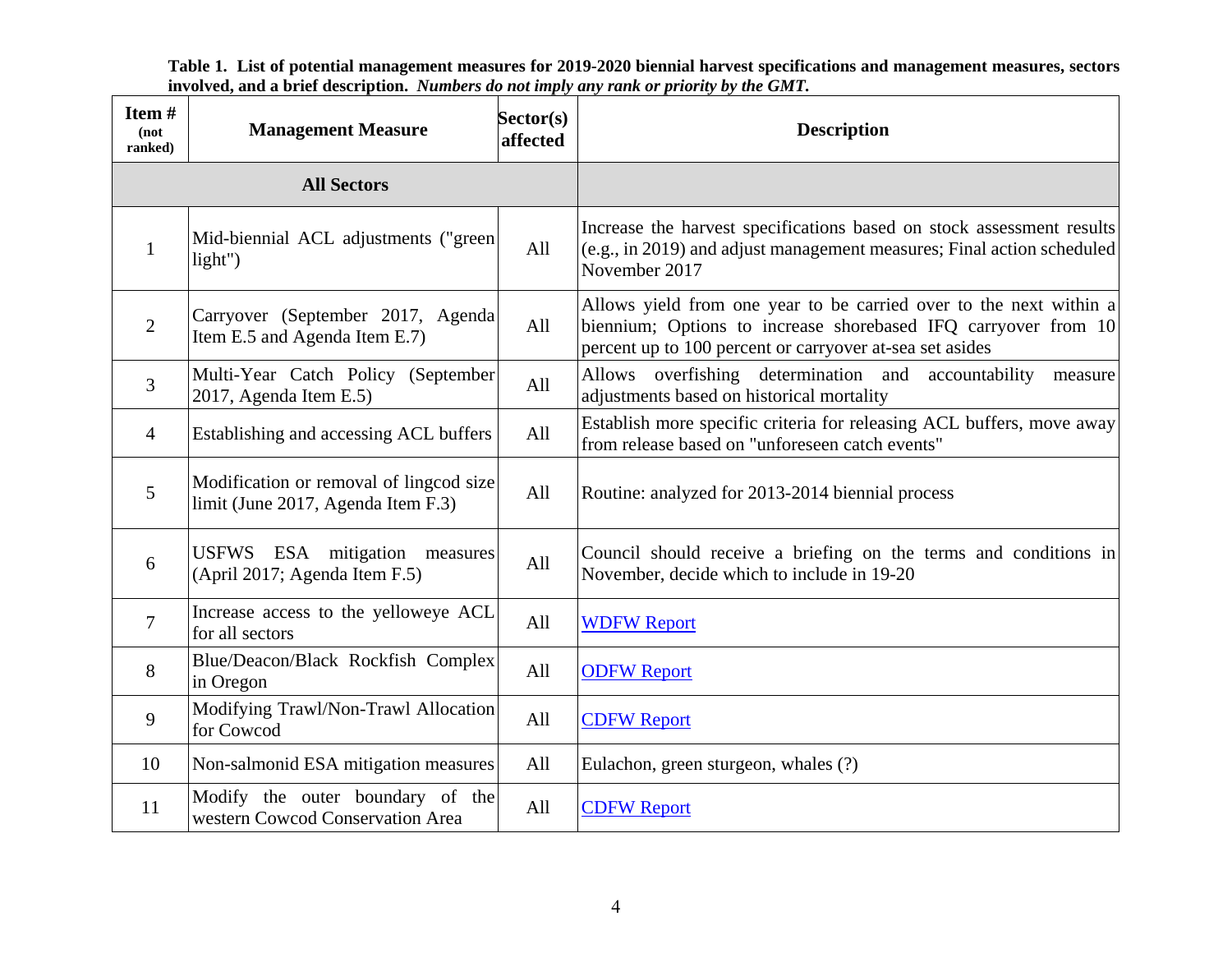| Item#<br>(not<br>ranked) | <b>Management Measure</b>                                                                                                                                                                                        | Sector(s)<br>affected | <b>Description</b>                                                                                                                                                                                                                                                                                                                                                                                             |  |  |  |
|--------------------------|------------------------------------------------------------------------------------------------------------------------------------------------------------------------------------------------------------------|-----------------------|----------------------------------------------------------------------------------------------------------------------------------------------------------------------------------------------------------------------------------------------------------------------------------------------------------------------------------------------------------------------------------------------------------------|--|--|--|
|                          | <b>Trawl</b>                                                                                                                                                                                                     |                       |                                                                                                                                                                                                                                                                                                                                                                                                                |  |  |  |
| 12                       | ESA salmon mitigation measures (April<br>2017; Agenda Item F.3)                                                                                                                                                  | Trawl                 | Council motion from April 2017 included consideration for sector-<br>specific catch limits, bycatch thresholds, harvest guidelines, time and<br>area closures, and gear restrictions                                                                                                                                                                                                                           |  |  |  |
| 13                       | Lingcod and sablefish discard mortality<br>rates applied to IFQ QP (June 2017,<br>Agenda Item F.3)                                                                                                               | <b>IFQ</b><br>Trawl   | SSC endorsed proposed discard mortality rates in June 2016; Would<br>analyze impacts of applying DMRs in IFQ accounting                                                                                                                                                                                                                                                                                        |  |  |  |
| 14                       | Daily QP vessel limits (September 2017,<br>Agenda Item E.7)                                                                                                                                                      | Trawl                 | Vessel limits exist for bocaccio, cowcod, darkblotched, Pacific halibut<br>(IBQ), POP, widow, and YE. Widow is scheduled to be removed in the<br>Widow Rockfish QS Reallocation and Divestiture Deadlines rule.<br>Bocaccio and darkblotched (maybe POP) can be removed since declared<br>rebuilt. Limits could be adjusted for species with remaining daily vessel<br>limits (cowcod, IBQ, YE, possibly POP). |  |  |  |
| 15                       | Individual Species Limits (September<br>$2017$ , Agenda Item E.7)                                                                                                                                                | Trawl                 | Adjustments to the amounts that limit the amount of fish an individual<br>vessel can harvest (the amount of QP a vessel can use).                                                                                                                                                                                                                                                                              |  |  |  |
| 16                       | Establish biennial set-asides for whiting<br>bycatch in research and incidental open<br>access                                                                                                                   | Trawl                 | Currently establish annually in April. Proposal is to establish biennially<br>set-asides that could be modified annually if necessary, potentially<br>providing a more streamlined process.                                                                                                                                                                                                                    |  |  |  |
| 17                       | formula<br>for<br>the<br><b>FMP</b><br>Remove<br>establishing the darkblotched and POP<br>at-sea set-asides. Established<br>each<br>biennium based on best available data as<br>is done for other set-aside spp. | Trawl                 | Amendment 21 specifies the formula for darkblotched and POP for<br>within trawl allocations in the FMP. Council may wish to consider<br>removing the formula, setting the set aside amounts each biennium, and<br>exploring ways to manage at-sea set asides.                                                                                                                                                  |  |  |  |
| 18                       | Non-Groundfish Trawl Housekeeping in<br>CA                                                                                                                                                                       | Trawl                 | Described in CDFW Report                                                                                                                                                                                                                                                                                                                                                                                       |  |  |  |
|                          | <b>Non-Trawl</b>                                                                                                                                                                                                 |                       |                                                                                                                                                                                                                                                                                                                                                                                                                |  |  |  |
| 19                       | OA Trip Limits and RCA adjustments                                                                                                                                                                               | FG                    | Including Supplemental GAP Report for N. of 40°10 for slope<br>rockfish/darkblotched rockfish<br>and<br>shortspine<br>longspine<br>and<br>thornyheads and measures in CDFW Report                                                                                                                                                                                                                              |  |  |  |
| 20                       | LEFG Trip Limits and RCA adjustments                                                                                                                                                                             | FG                    | Including measures in CDFW Report                                                                                                                                                                                                                                                                                                                                                                              |  |  |  |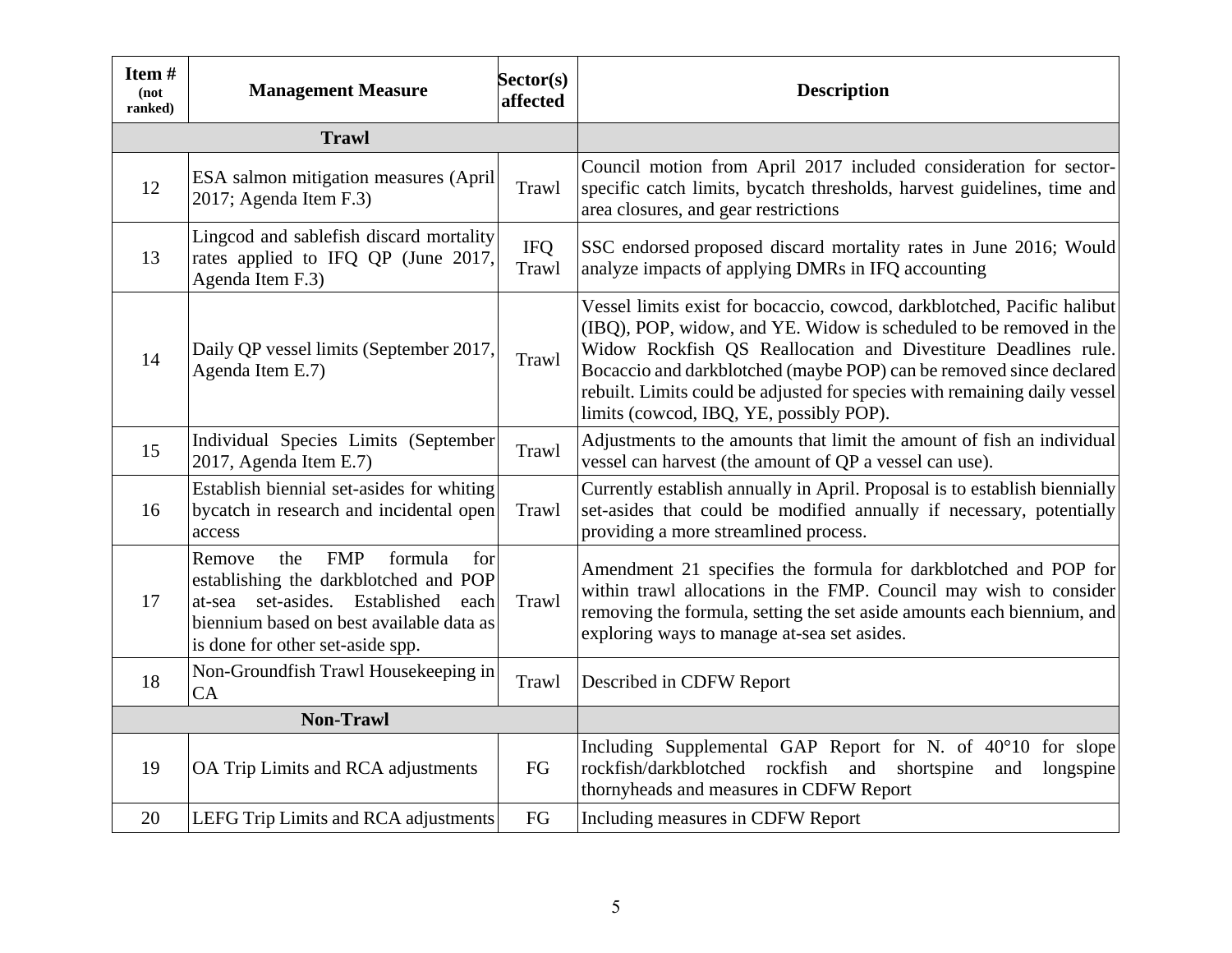| Item#<br>(not<br>ranked) | <b>Management Measure</b>               | Sector(s)<br><b>affected</b> | <b>Description</b>                                 |
|--------------------------|-----------------------------------------|------------------------------|----------------------------------------------------|
| 21                       | WA recreational season structure        | WA Rec                       |                                                    |
| 22                       | <b>OR</b> recreational season structure |                              | OR Rec Includes consideration for midwater fishery |
| 23                       | CA recreational season structure        |                              | <b>CA Rec CDFW Report</b>                          |